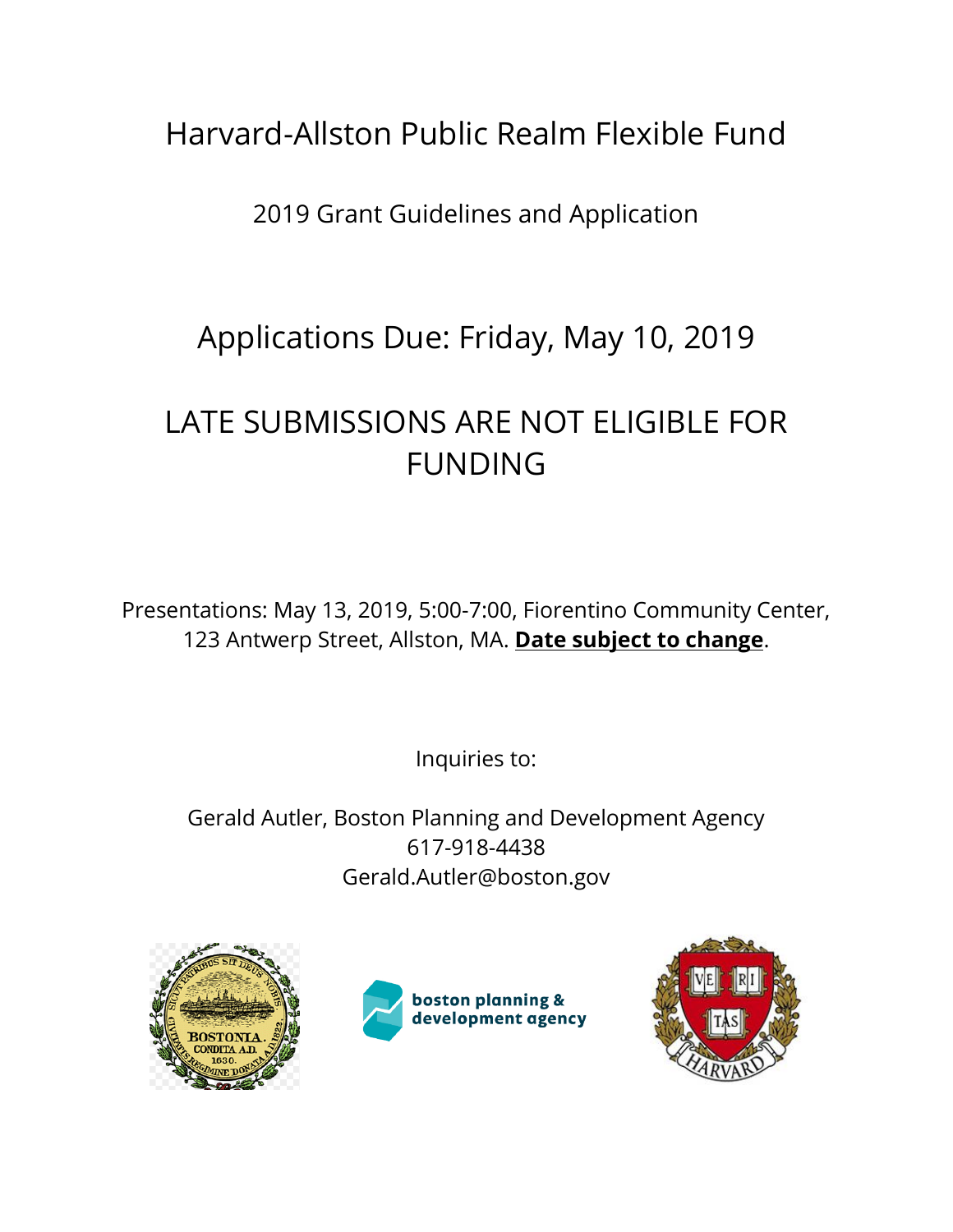# TABLE OF CONTENTS

|                                               | Page |
|-----------------------------------------------|------|
| <b>Background</b>                             |      |
| <b>Grant Information and Guidelines</b>       |      |
| <b>Application, Review, and Grant Process</b> | 5    |
| <b>Application Cover Sheet</b>                |      |
| <b>Required Application Contents</b>          |      |

### **P**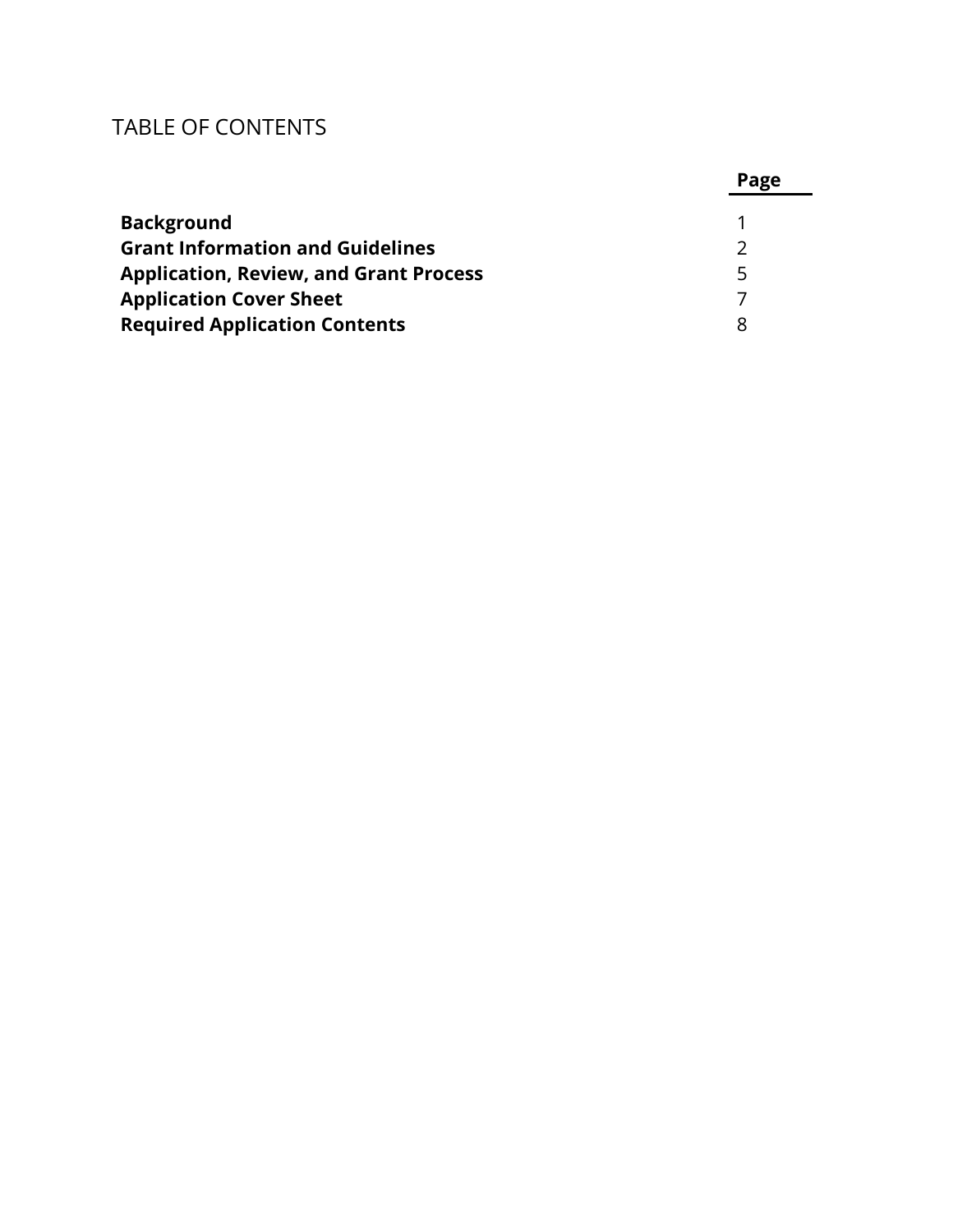### BACKGROUND

As part of a package of public benefits agreed to in 2013 and memorialized in a Cooperation Agreement with the Boston Redevelopment Authority dated July 10, 2014, Harvard University will provide \$5,350,000 to projects that contribute to the vision of "*a community transformed by a vibrant public realm of civic and cultural activity; ample open space for passive and active recreation; well-maintained, landscaped streets and parks; and a community enhanced by sustainable goals, thoughtful transportation modes, arts and culture*."

The Harvard-Allston Public Realm Flexible Fund (HAPRFF) is managed by an eightmember Executive Committee with input from residents of the neighborhood at large. The Executive Committee is charged with developing an application and review and selection process that ensures transparency, clear evaluation criteria, and annual reporting of grants awarded and outcomes.

The Executive Committee currently includes the following members:

- Gerald Autler, Boston Planning and Development Agency
- Lea Beaulieu, neighborhood resident
- Mark Handley, Harvard University
- Ben Armstrong, neighborhood resident
- Sabrina Dorsainvil, Mayor's Office of New Urban Mechanics
- Bruce Houghton, Harvard-Allston Task Force
- Elsa Rojas, neighborhood resident
- Johanna Bernstein, City of Boston Office of Budget Management

It is the goal of the Boston Redevelopment Authority to work with the Executive Committee and the broader community to identify, review and select projects, in accordance with the procedure outlined below, such that the Fund will be disbursed in full over the term of the Institutional Master Plan, ending on November 21, 2023.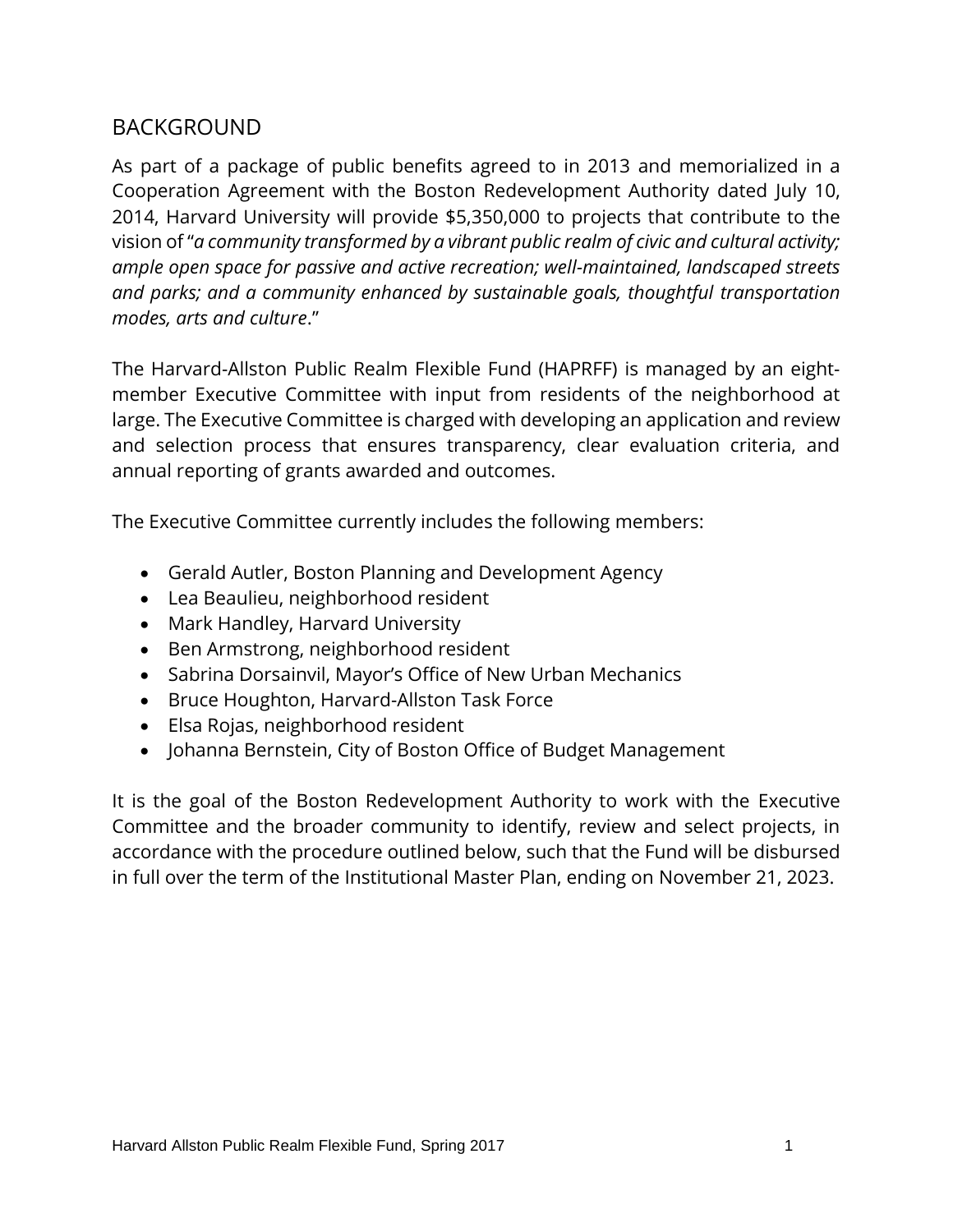### GRANT INFORMATION AND GUIDELINES

The criteria, guidelines, and procedures herein apply to this grant cycle and may be different for future grant cycles.

Purpose: The purpose of the HAPRFF is to support projects that enhance the public realm and for which public sources of financing may be unavailable or inadequate. Projects may include improvements in public parks and open space, neighborhood beautification, streetscape improvements (including street furniture such as benches or bike racks), and public safety projects.

Projects should be of broad public benefit to the Allston-Brighton neighborhood, with particular emphasis on the North Allston/North Brighton area, i.e. the portion(s) of the neighborhood located north of I-90. Applicants will be expected to garner and demonstrate broad community support for their projects as part of the application and review process.

Allowable Grant Fund Uses: Grants are intended to help implement public realm improvements for which public funding is not available and might not typically be available, or for which public funding is available but insufficient to yield the quality of project desired. Grants are not intended to be used for routine maintenance of public infrastructure such as roads, sidewalks, or parks. However, grant funding could be sought in order to implement a higher standard of public realm or open space infrastructure by supplementing the level of public funding typically available for comparable projects. Grants can be used to support capital improvements, programming, temporary installations, and other projects that, in the view of the Executive Committee, meet the broad goals set forth in the Cooperation Agreement.

#### *The Committee is interested in supporting public art; however, parties interested in applying for funds for this purpose should contact Gerald Autler for additional background and information.*

Applicant Eligibility: Applications are encouraged from public entities and non-profits interested in implementing projects on public property in conjunction with public agencies. Grants will not be awarded to individuals, but funding is available to:

- Public entities.
- Established 501(c)3 non-profit organizations, or organizations with a fiscal sponsor. For exceptional project proposals the Executive Committee may wish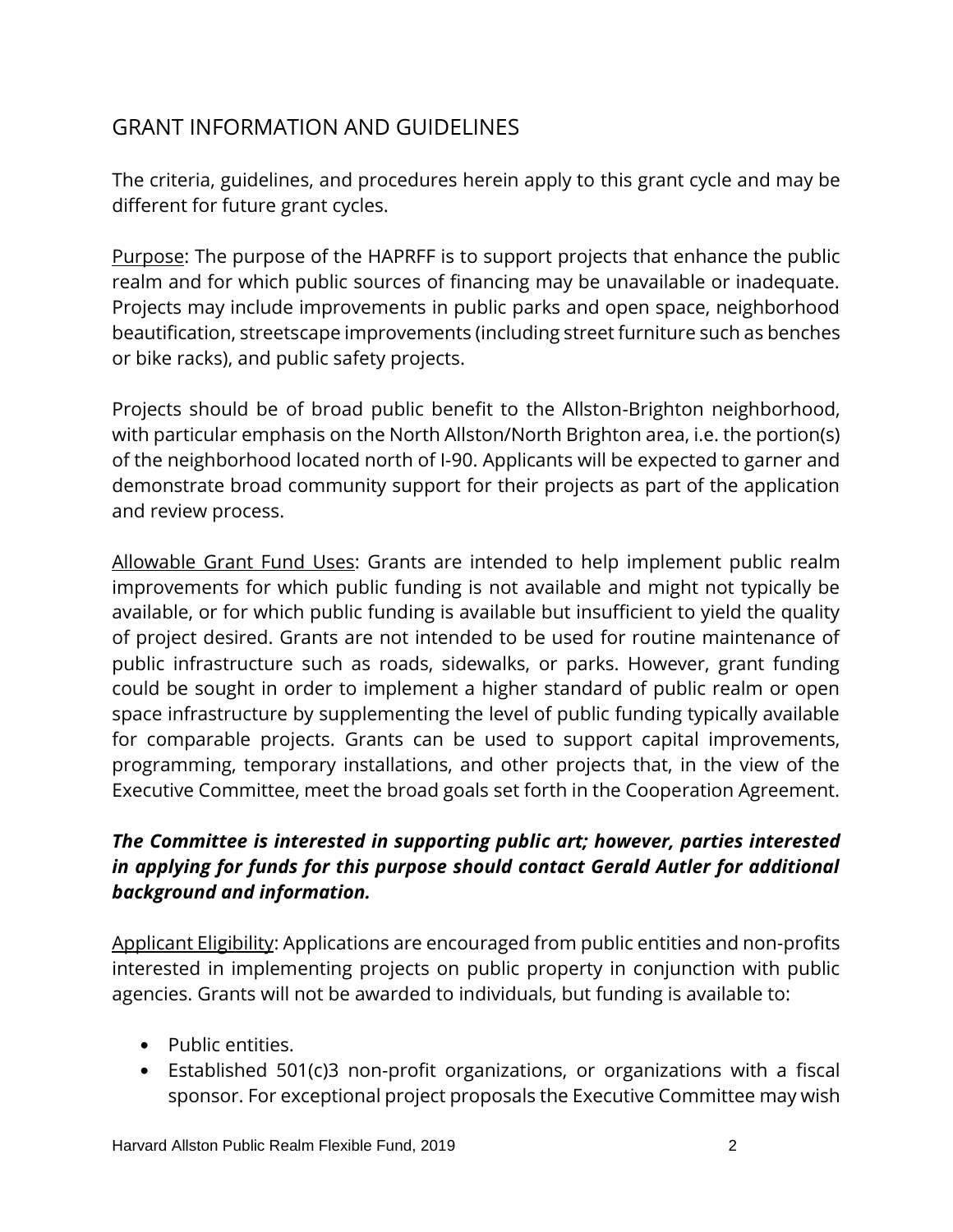to consider recommending funding for an organization or team that differs from this model, e.g. a team that includes a for-profit urban design firm.

Award Criteria: Proposals will be selected based upon the criteria listed below. Projects MUST:

- Advance the public realm goals described in the Cooperation Agreement and repeated in the first paragraph of this document.
- Achieve one or more of the following goals:
	- o Enhance the aesthetic quality and user experience of the public realm
	- o Enhance public safety
	- o Enhance local business and economic activity, either during implementation or permanently. Whenever possible, applicants should use Allston-Brighton based vendors and/or contractors
	- o Improve accessibility and connectivity for non-vehicular modes of transportation
	- o Promote community collaboration and civic and cultural growth
	- o Showcase unique qualities of the neighborhood
- Be located in the Allston-Brighton neighborhood.
- Be located on public property or on property with public access guaranteed by an easement or other legal instrument, or serve, in the view of the Executive Committee, primarily to meaningfully enhance the public realm.
- Demonstrate community support.
- Demonstrate that it can be completed in a timely fashion, with preference given to those projects that can be completed within one year, or 2-3 years in the case of particularly large and complex projects requiring larger-thanaverage grants.
- Demonstrate that grant funding will not be used to pay organization salaries or operating expenses.
- Have a public agency as a proponent or partner or, in the case of projects on private property, as a co-proponent or sponsor.
- Demonstrate that the proponent is in sound financial condition with adequate reporting and controls.
- Demonstrate that the proponent has the ability to execute the proposed project or program.

The Executive Committee will look favorably upon projects that ALSO:

• Demonstrate potential for public engagement as a project outcome.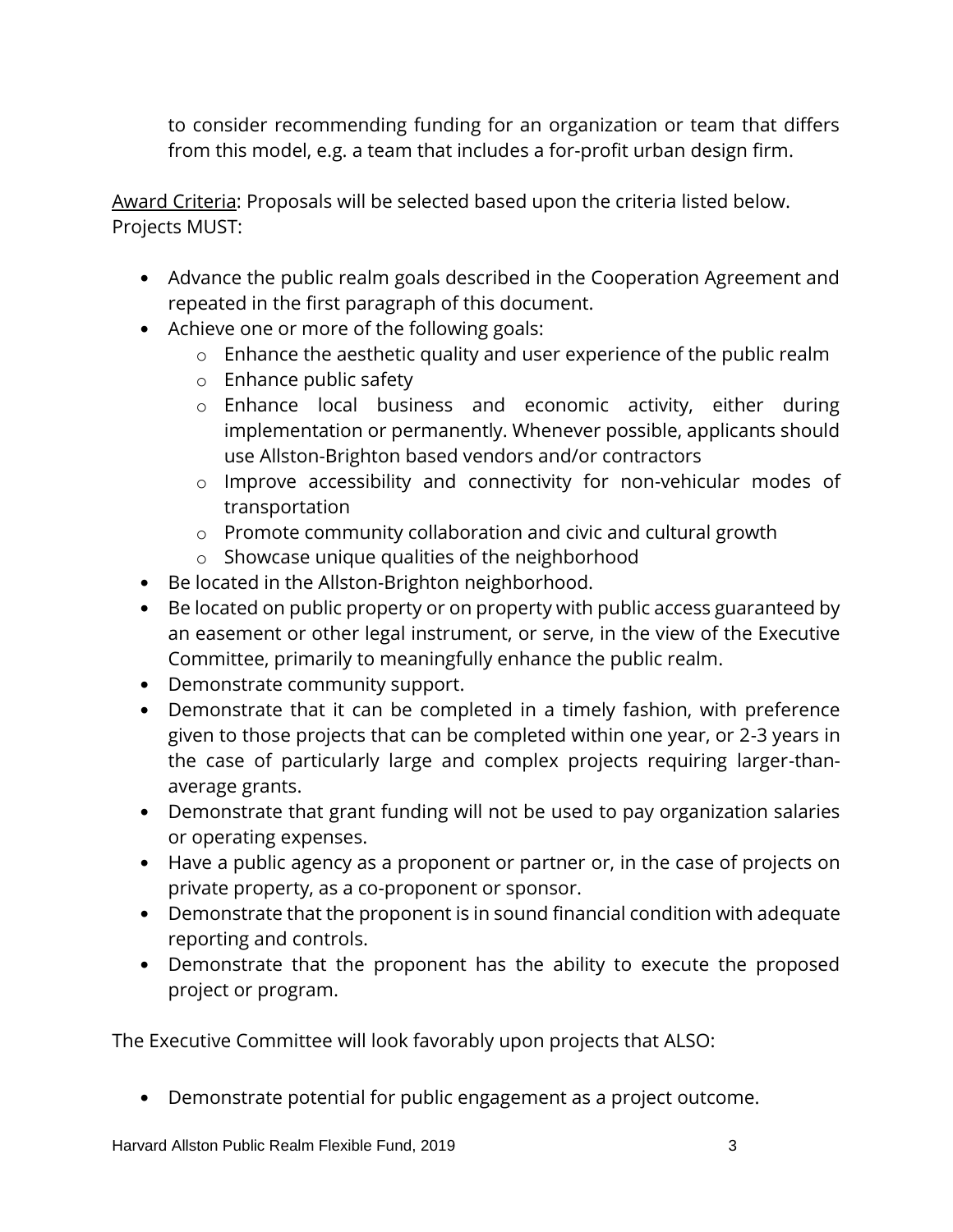• Demonstrate other sources of funding, particularly when the request is for more than \$50,000.

Other criteria to be considered include:

- Feasibility of the budget.
- Length of time proponent has been involved in local neighborhood activities and track record of proponent implementing similar successful projects.
- Partnerships with other organizations and utilization of community volunteers.
- Project readiness.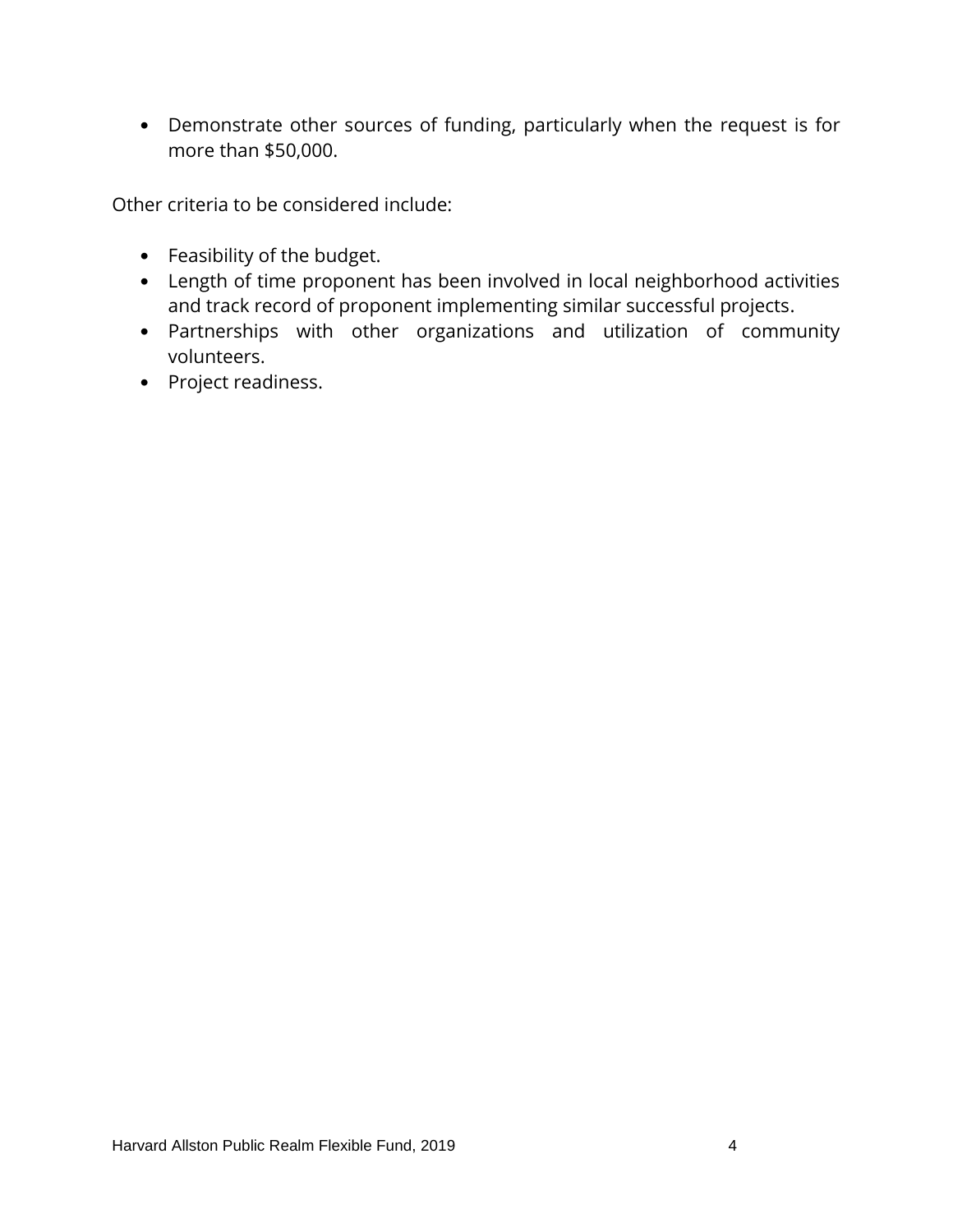### APPLICATION, REVIEW, AND GRANT PROCESS

**Complete applications must be submitted by 5:00 p.m. on Friday, May 10, 2019 to Gerald Autler, Boston Redevelopment Authority, One City Hall Square, 9th Floor, Boston, MA.** Applications should be in an envelope marked "Harvard Public Realm Flexible Fund." It may be possible to submit applications at a location in Allston-Brighton; please contact Gerald Autler at 617-918-4438 or [Gerald.Autler@boston.gov](mailto:Gerald.Autler@boston.gov) for more information or with any other questions.

Application Process: The applicant should submit 10 hard copies of the application, including the cover sheet contained herein, on 8½ x 11" paper. Supporting materials in other formats, e.g. presentations, larger format drawings, etc. may be requested after the initial review. An electronic (.pdf) version of the application is highly desirable and requested whenever feasible.

The Executive Committee reserves the right to request any additional information at any point.

All applicants are invited to present their proposal on Monday, May 13 at a meeting of the Executive Committee to be held starting at 5:00 p.m. at the Fiorentino Community Center, 123 Antwerp Street, Brighton.

Entities may submit only one application per grant cycle.

Review Process: The Executive Committee is the review body. After the application is received, it will be reviewed by the Executive Committee or a subset thereof for completeness and adherence to program guidelines. Applicants will be notified whether their application is complete or if additional information or corrections are necessary. The organization must meet all subsequent deadlines as specified in writing or the application will be considered withdrawn.

Those applications considered complete will be reviewed by the Executive Committee at one of more public meetings, according to the criteria set forth below. Organizations will be asked to present their proposal at a public meeting of the Executive Committee and may be asked to provide additional supporting materials.

Project Selection: The Executive Committee will vote to recommend or not recommend proposals for approval by the BRA Board. The Executive Committee may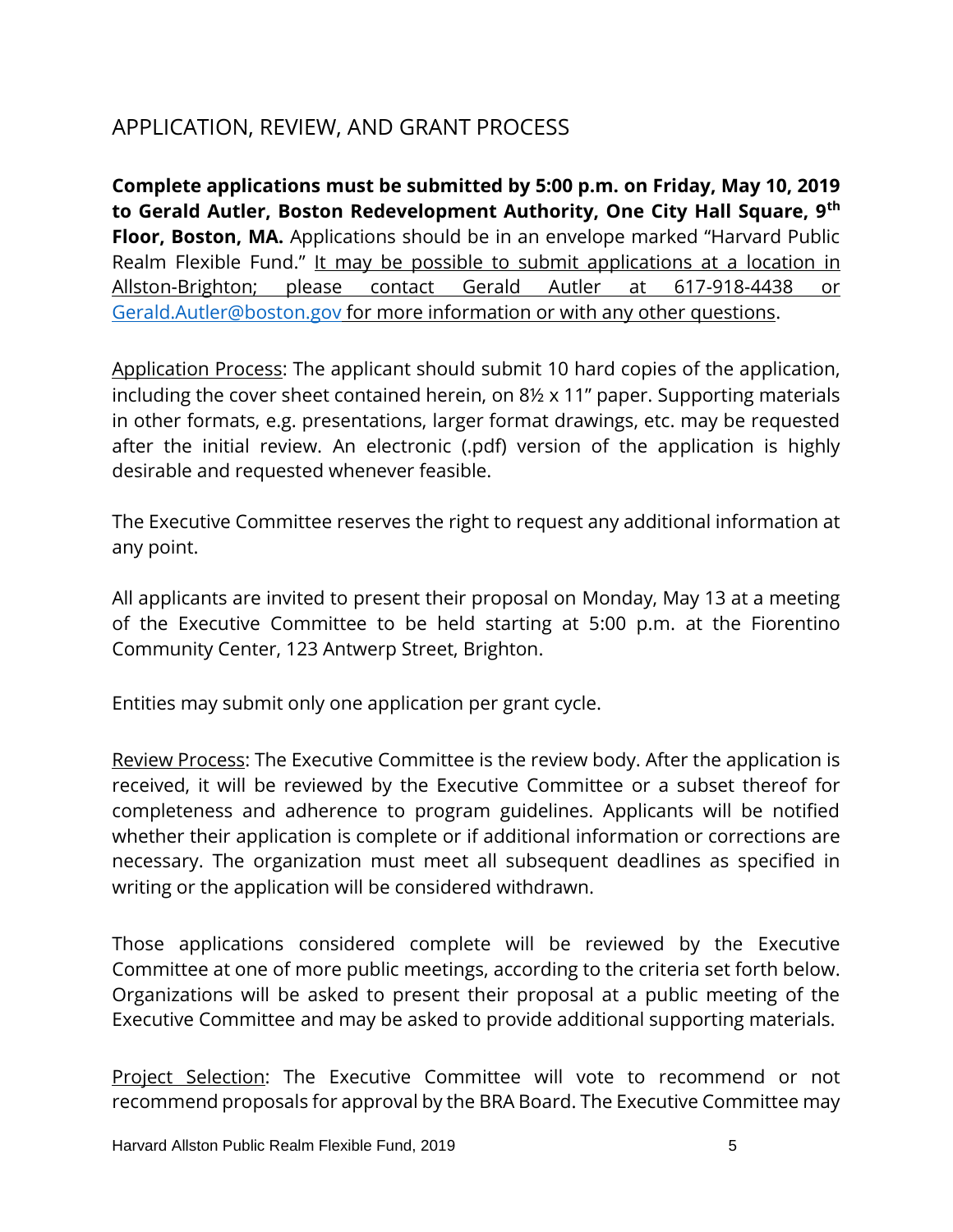also elect to recommend that a proponent resubmit a proposal with specific modifications for further consideration, whether during a future grant cycle or outside the regular cycles. Projects will not be considered definitively approved until a vote of the BRA Board.

Notification: All applicants will be notified of approval or denial after final decisions are made.

Grant Agreement and Payment: Grant Agreement forms will be prepared and mailed to awardees. Execution of a Grant Agreement binds the grantee to a contract to perform all the services and purchase all the goods set forth in the proposal upon which the grant award is based. The Executive Committee reserves the right to periodically monitor contract performance and compliance with the terms of the Grant Agreement. The forms must be executed and applicants must meet all reporting requirements before grant funds are disbursed.

The Grant Agreement will set forth conditions under which the grant may be revoked on the basis of non-performance.

Only expenses incurred on or after the date of Grant Agreement approval will qualify as an eligible project expense. Previous expenses incurred are not reimbursable.

Grant Awardee Requirements: A final report and accounting may be required after the project completion date.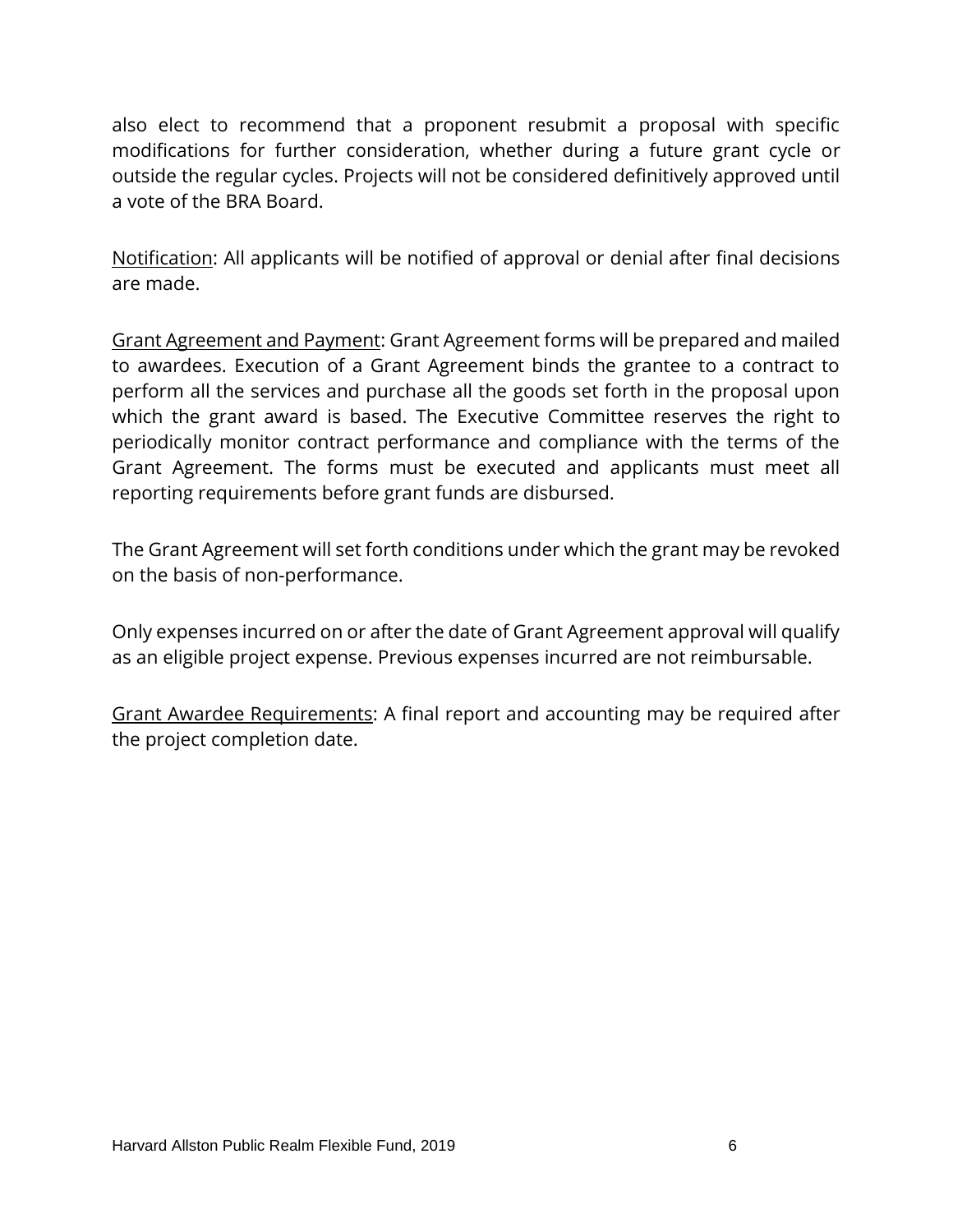# Harvard-Allston Public Realm Flexible Fund

## For Allston-Brighton

## Application for Funding, 2019

Total Amount Requested \$**\_\_\_\_\_\_\_\_\_\_\_** 

| Title: _________________________       |  |  |  |
|----------------------------------------|--|--|--|
| Telephone Number: __________________   |  |  |  |
| E-Mail Address: ______________________ |  |  |  |
|                                        |  |  |  |

*Application submission(s) must be authorized and signed by an authorized signatory of the Organization.* 

Name and title of Authorized Signatory:

\_\_\_\_\_\_\_\_\_\_\_\_\_\_\_\_\_\_\_\_\_\_\_\_\_\_\_\_\_\_\_\_\_\_\_\_\_\_\_\_\_\_\_\_\_\_\_\_\_

\_\_\_\_\_\_\_\_\_\_\_\_\_\_\_\_\_\_\_\_\_\_\_\_\_\_\_\_\_\_\_\_\_\_\_\_\_\_\_\_\_\_\_\_\_\_\_\_\_\_\_\_\_

Signature of Authorized Signatory: